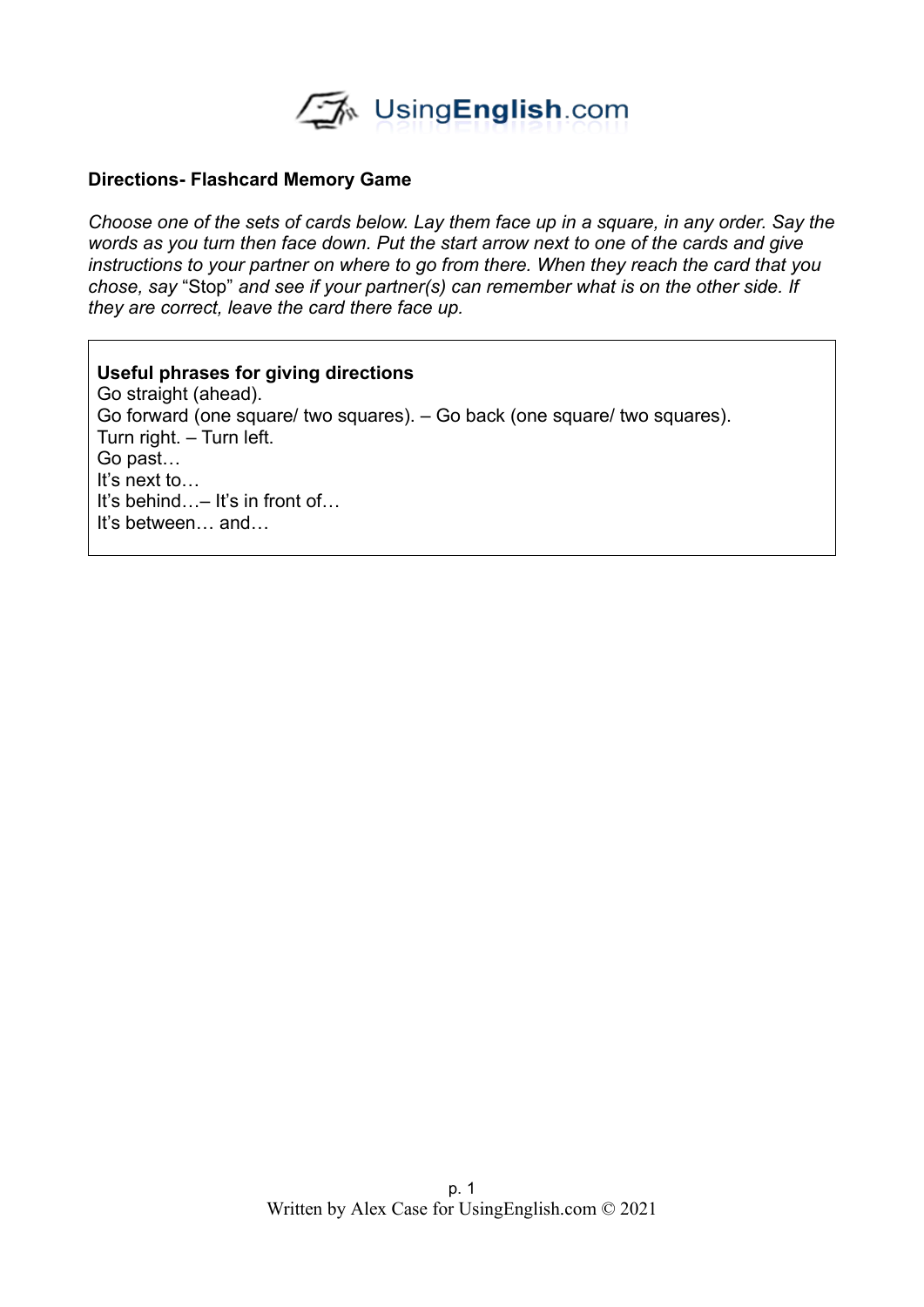

## **Cards to cut up, put in a square and turn face down**

| <b>Start</b> |             |           |               |
|--------------|-------------|-----------|---------------|
| bank         | big wheel   | chemist's | hospital      |
| library      | post office | school    | souvenir shop |
| station      | supermarket | taxi rank | the cinema    |
| toilets      | <b>ZOO</b>  | Gate 3    | bookshop      |
|              |             |           |               |

| bathroom    | bedroom     | bicycle | bucket      |
|-------------|-------------|---------|-------------|
| cupboard    | dining room | fridge  | garage      |
| living room | photograph  | radio   | sink        |
| sofa        | telephone   | TV      | video games |